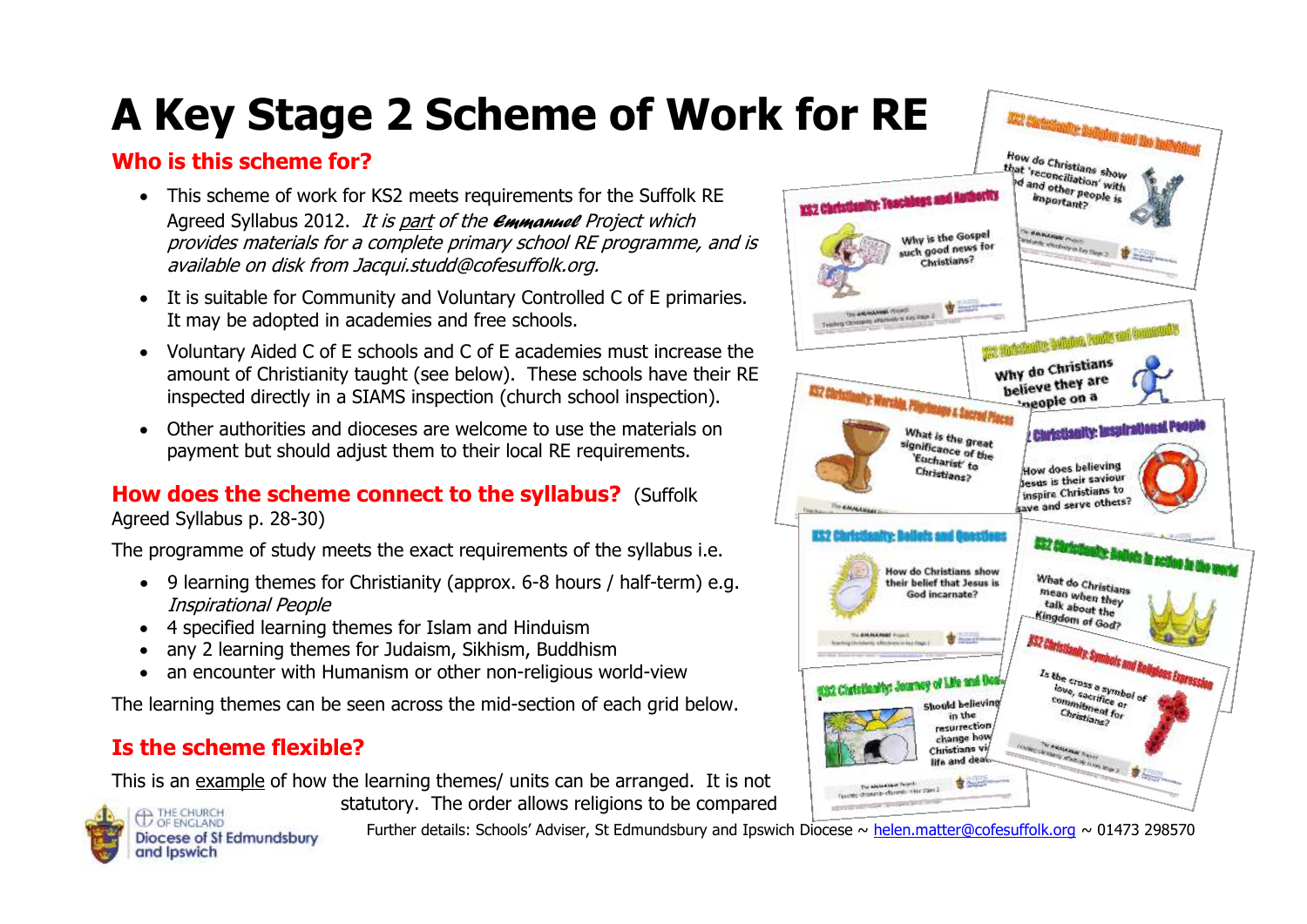more easily and to introduce new religions gradually. You could:

- a) re-arrange units within a year
- b) use a 2 or 4 year rolling programme allowance is made for this in how the units are written.
- c) teach units weekly or over 1.5 to 2 days as theme days

## **Which units are available?**

The 9 units for KS2 Christianity were the first made available because Ofsted (2013) criticized poor teaching of Christianity and these units have now been extensively and successfully used in a large number of schools. Each unit unpacks a key Christian concept to build up understanding of the heart of Christian faith.

#### The concepts are: **RECONCILIATION, SACRIFICE, KINGDOM OF GOD, SALVATION, MISSION, GOSPEL, EUCHARIST,**

**INCARNATION and RESURRECTION.** Each concept is written into the key question / title of the unit.

All units follow an enquiry-type model and offer a breadth of options to make them more flexible within the age-range.

Additional Christianity units may also be published for those schools who must do more Christianity but will also be useful to provide alternative units for mixed classes. Contact the Schools' Adviser for more details.

# **What about other world faiths?**

The success of the first round of units has led us to produce materials for other faiths and these also follow a belief / concept driven approach.

In accordance with the Suffolk Agreed Syllabus, there are:

 $\bullet$  4 units each on Islam and Hinduism  $-$  2 written for lower KS2 and 2 for upper KS2



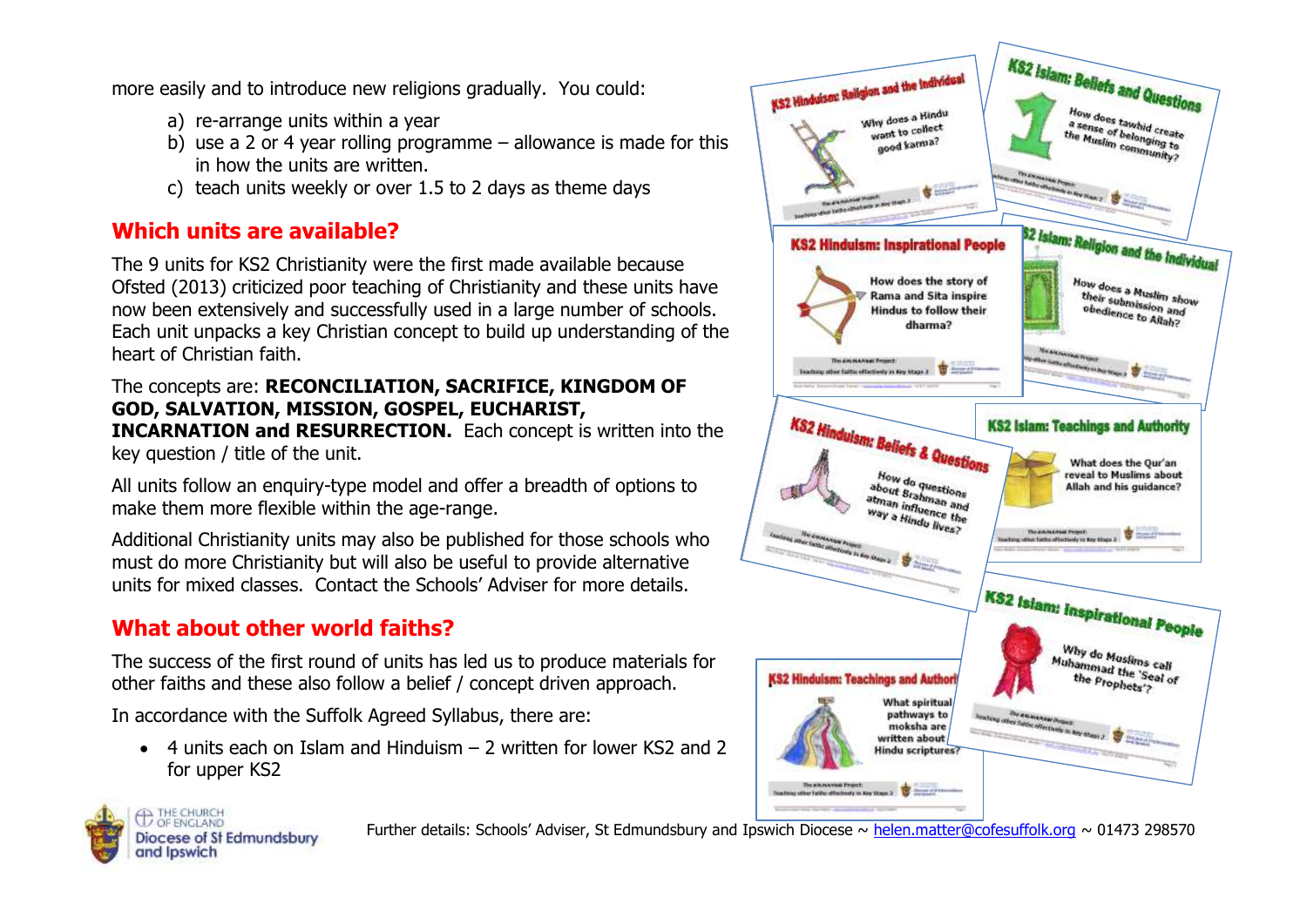- 2 units for Judaism (1 lower KS2, 1 upper KS2)
- 2 units for Sikhism (both lower KS2)
- 2 units for Buddhism (both upper KS2)
- 1 unit for Humanism (upper KS2)

As with the Christianity units, where necessary, all the units can be adapted to a four year rolling programme and simplified / extended. The titles of all the units can be seen in the grids below.

### **What approach has been taken to assessment?**

Nationally we are at a major crossroads in relation to assessment of all kinds and, as assessment is an acknowledged weakness in RE, it is important to do something.

Assessment levels are still required in the Suffolk syllabus so we have given examples for a wide range of levels but giving examples does not mean the same as assessing them all! The rules should be: 1. **Do not assess everything.** 2. Use the levelled examples to make RE more challenging, setting more focused tasks and supporting progression in RE.

Teachers could try assessing one column from **Learning about Religion and Belief** and one from **Learning from Religion and Belief** in each unit. You can adapt the lessons to help focus on a particular area of assessment and / or adapt the examples to match children's work more closely.

The 'Evaluate' section in each unit will remind you to do some assessment and, in particular, to allow children to show they have 'mastered' the concept.

#### **What is the significance of the symbols on the covers of each unit?**

The symbols on the covers of each unit are intended to help children and teachers learn and remember the key beliefs they have been learning about. Some of the symbols are classic ones within the particular faith, others ae more to do with the idea behind the concept. Experience is showing that both children and teachers can use the symbols as a hook to recall the beliefs and ideas at the heart of a faith.

Why do Humanists say<br>appiness is the good iness is the goal of<br>life? We? We? KS2 Judaism: Symbols and Religious Expression What symbols and stories help Jewish people remember eir covenant with God? 53 **Insultana rather facility alliactionals in their fitiges it** 1052 Sliddayg Rolleiso, Franky & Community How do Sikhs put their beliefs about quality into practice? **TER BUILDINGS IN** The anti-station from the Majo 2 How welp Buddhists in their journey through life? **How did Buddha**  $K_{22}$  but  $L$ teach his followers to find enlightenment? **Honda House & Co The Continental Property of Continental Property of Continental Property of Continental Property of Continent** 

KS2 Humanism: Journey of Life and Death

**EXX** Sidriare inspirational P

How does the te of the gurus mot from dark to



All the symbols were drawn by Victoria Bush, a leading Suffolk RE teacher.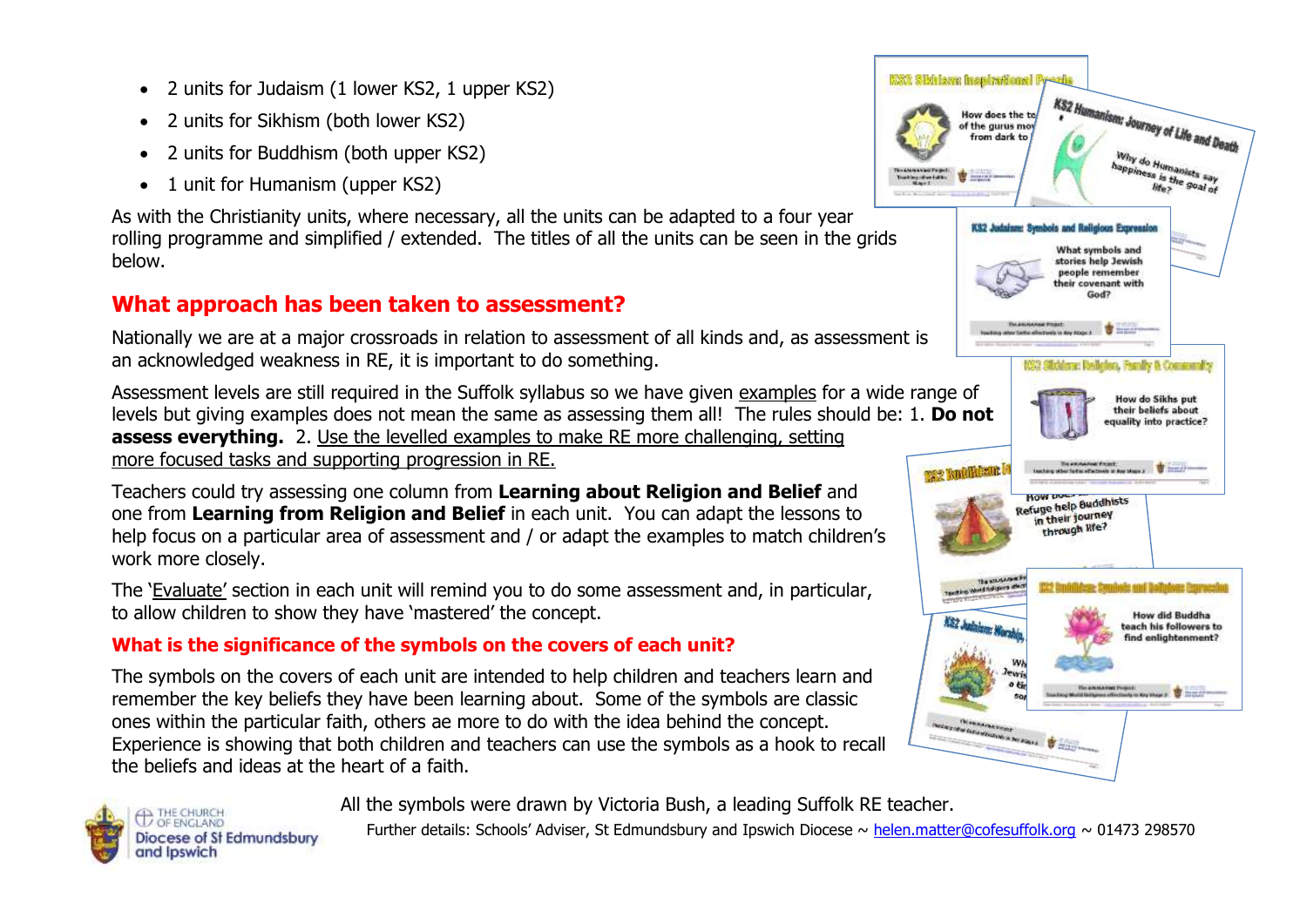| Overview of KS2 Scheme of work – Community and VC school model |  |
|----------------------------------------------------------------|--|
|----------------------------------------------------------------|--|

| <b>Autumn 1</b>                                                                           | <b>Autumn 2</b>                                                                 | <b>Spring 1</b>                                        | <b>Spring 2</b>                                         | <b>Summer 1</b>                                                                  | <b>Summer 2</b>                                                                          |             |
|-------------------------------------------------------------------------------------------|---------------------------------------------------------------------------------|--------------------------------------------------------|---------------------------------------------------------|----------------------------------------------------------------------------------|------------------------------------------------------------------------------------------|-------------|
|                                                                                           |                                                                                 |                                                        | <b>Symbols &amp;</b>                                    | <b>Beliefs in Action</b>                                                         | Revisiting                                                                               |             |
| <b>Religion and the Individual</b><br>What is expected of a believer following a religion |                                                                                 |                                                        | <b>Religious</b><br><b>Expression</b>                   | in the World                                                                     | <b>Judaism</b>                                                                           | <b>YEAR</b> |
| and the impact of belief on peoples' lives                                                |                                                                                 |                                                        | How religious & spiritual<br>ideas are expressed        | How religions respond<br>to global issues                                        | poss Symbols and<br>Religious Expression                                                 |             |
| <b>Christianity</b>                                                                       | <b>Islam</b>                                                                    | <b>Hinduism</b>                                        | <b>Christianity</b>                                     | <b>Christianity</b>                                                              | <b>Judaism</b>                                                                           | <b>OR</b>   |
| <b>How do Christians</b><br>show that<br>reconciliation with<br><b>God and others is</b>  | <b>How does a</b><br><b>Muslim show their</b><br>submission and<br>obedience to | <b>Why do Hindus</b><br>want to collect<br>good karma? | Why is the cross<br>more than a symbol<br>of sacrifice? | <b>What do Christians</b><br>mean when they talk<br>about the Kingdom of<br>God? | <b>What symbols and</b><br>stories help Jewish<br>people remember<br>their covenant with | A           |
| <i>important?</i>                                                                         | Allah?                                                                          |                                                        |                                                         |                                                                                  | God?                                                                                     |             |

| <b>Autumn 1</b>                                                                                                                                          | <b>Autumn 2</b>                                                                          | <b>Spring 1</b>                                                                                                         | <b>Spring 2</b>                                                                                            | <b>Summer 1</b>                                                                                                                                             | <b>Summer 2</b>                                                                                                     |                                       |
|----------------------------------------------------------------------------------------------------------------------------------------------------------|------------------------------------------------------------------------------------------|-------------------------------------------------------------------------------------------------------------------------|------------------------------------------------------------------------------------------------------------|-------------------------------------------------------------------------------------------------------------------------------------------------------------|---------------------------------------------------------------------------------------------------------------------|---------------------------------------|
| <b>Inspirational People</b><br>Why some figures, e.g. founders, leaders and<br>teachers, inspire religious believers                                     |                                                                                          |                                                                                                                         | Encountering<br><b>Sikhism</b><br>poss. Inspirational<br>people                                            | <b>Religion, Family</b><br>and Community<br>How religious families &<br>communities practise their<br>faith & the contributions<br>this makes to local life | <b>Encountering</b><br><b>Sikhism</b><br>poss. Religion, Family &<br>Comm.                                          | <b>YEAR</b><br>$\blacktriangleleft$   |
| <b>Christianity</b><br><b>How does</b><br><b>believing Jesus is</b><br>their saviour<br><i><b>inspire Christians</b></i><br>to save and serve<br>others? | <b>Islam</b><br><b>Why do Muslims</b><br>call Muhammad<br>the 'seal of the<br>prophets'? | <b>Hinduism</b><br><b>How does the</b><br>story of Rama and<br><b>Sita inspire Hindus</b><br>to follow their<br>dharma? | <b>Sikhism</b><br><b>How does the</b><br><b>teaching of the gurus</b><br>move Sikhs from<br>dark to light? | <b>Christianity</b><br><b>Why do Christians</b><br>believe they are<br>people on a mission?                                                                 | <b>Sikhism</b><br><b>How do Sikhs put</b><br>their beliefs about<br><b>equality into</b><br><i><b>practice?</b></i> | <b>OR</b><br>$\overline{\phantom{a}}$ |

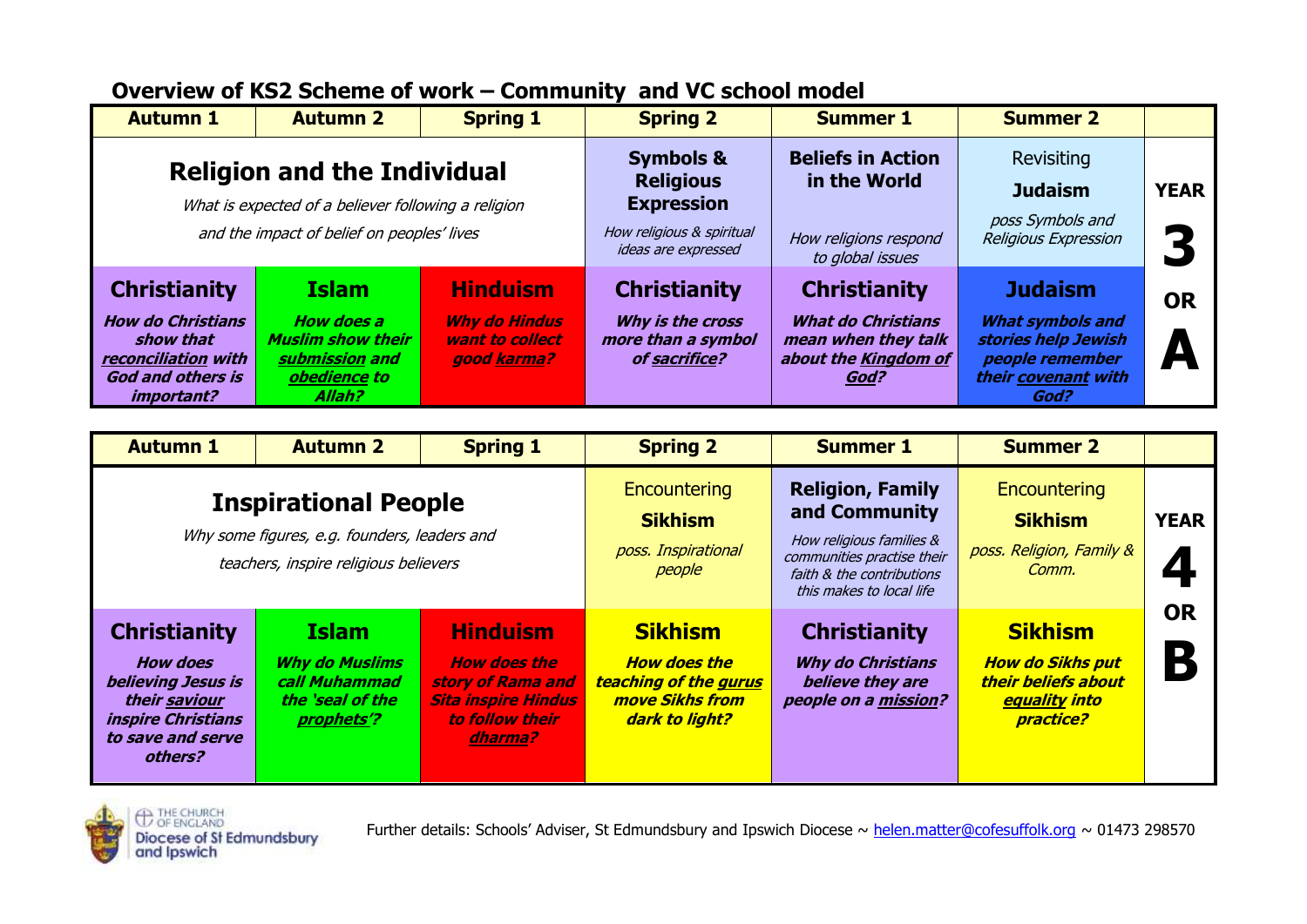| <b>Autumn 1</b>                                                                                                  | <b>Autumn 2</b>                                                                    | <b>Spring 1</b>                                                                                                              | <b>Spring 2</b>                                                                                                        | <b>Summer 1</b>                                                                                                                                             | <b>Summer 2</b>                                                                           |                               |
|------------------------------------------------------------------------------------------------------------------|------------------------------------------------------------------------------------|------------------------------------------------------------------------------------------------------------------------------|------------------------------------------------------------------------------------------------------------------------|-------------------------------------------------------------------------------------------------------------------------------------------------------------|-------------------------------------------------------------------------------------------|-------------------------------|
| <b>Teachings and Authority</b><br>What sacred texts and other sources say<br>about God, the world and human life |                                                                                    |                                                                                                                              | <b>Revisiting</b><br><b>Judaism</b><br>poss. Worship,<br>Pilgrimage and Sacred<br>Places                               | Worship,<br><b>Pilgrimage and</b><br><b>Sacred Places</b><br>Where, how and why<br>people worship, including<br>importance of particular<br>religious sites | Encountering<br><b>Buddhism</b><br>poss. Symbolism and<br><b>Religious Expression</b>     | <b>YEAR</b><br>5<br><b>OR</b> |
| <b>Christianity</b><br>Why is the gospel<br>such good news<br>for Christians?                                    | <b>Islam</b><br>What does the<br>Qur'an reveal<br>about Allah and<br>his guidance? | <b>Hinduism</b><br><b>What spiritual</b><br>pathways to<br><b>Moksha are</b><br>written about in<br><b>Hindu scriptures?</b> | <b>Judaism</b><br><b>What is holiness for</b><br>Jewish people: a<br>place, a time, an<br>object or something<br>else? | <b>Christianity</b><br>What is the great<br>significance of the<br><b>Eucharist for</b><br><b>Christians?</b>                                               | <b>Buddhism</b><br><b>How did Buddha</b><br>teach his followers to<br>find enlightenment? |                               |

| <b>Autumn 1</b>                                                                                                | <b>Autumn 2</b>                                                                                             | <b>Spring 1</b>                                                                                                        | <b>Spring 2</b>                                                                                                           | <b>Summer 1</b>                                                                                                                         | <b>Summer 2</b>                                                                     |                                       |
|----------------------------------------------------------------------------------------------------------------|-------------------------------------------------------------------------------------------------------------|------------------------------------------------------------------------------------------------------------------------|---------------------------------------------------------------------------------------------------------------------------|-----------------------------------------------------------------------------------------------------------------------------------------|-------------------------------------------------------------------------------------|---------------------------------------|
| <b>Beliefs and Questions</b><br>What key beliefs people hold about God,<br>the world and humans                |                                                                                                             |                                                                                                                        | Encountering<br><b>Buddhism</b><br>poss. Journey of Life<br>and Death                                                     | <b>Journey of Life</b><br>and Death<br>Why some occasions are<br>sacred to believers and<br>what people think about<br>life after death | Encountering<br><b>Humanism</b><br>poss. Journey of Life<br>and Death               | <b>YEAR</b><br>0                      |
| <b>Christianity</b><br><b>How do Christians</b><br>show their belief<br>that Jesus is God<br><i>incarnate?</i> | <b>Islam</b><br><b>How does tawhid</b><br>create a sense of<br>belonging to the<br><b>Muslim community?</b> | <b>Hinduism</b><br><b>How do questions</b><br>about Brahman<br>and atman<br><b>influence the way</b><br>a Hindu lives? | <b>Buddhism</b><br><b>How does the Triple</b><br><b>Refuge help</b><br><b>Buddhists in their</b><br>journey through life? | <b>Christianity</b><br><b>Should believing in</b><br>the resurrection<br>change how<br><b>Christians view life</b><br>and death?        | <b>Humanism</b><br><b>Why do Humanists</b><br>say happiness is the<br>goal of life? | <b>OR</b><br>$\overline{\phantom{a}}$ |



THE CHURCH Diocese of St Edmundsbury<br>and Ipswich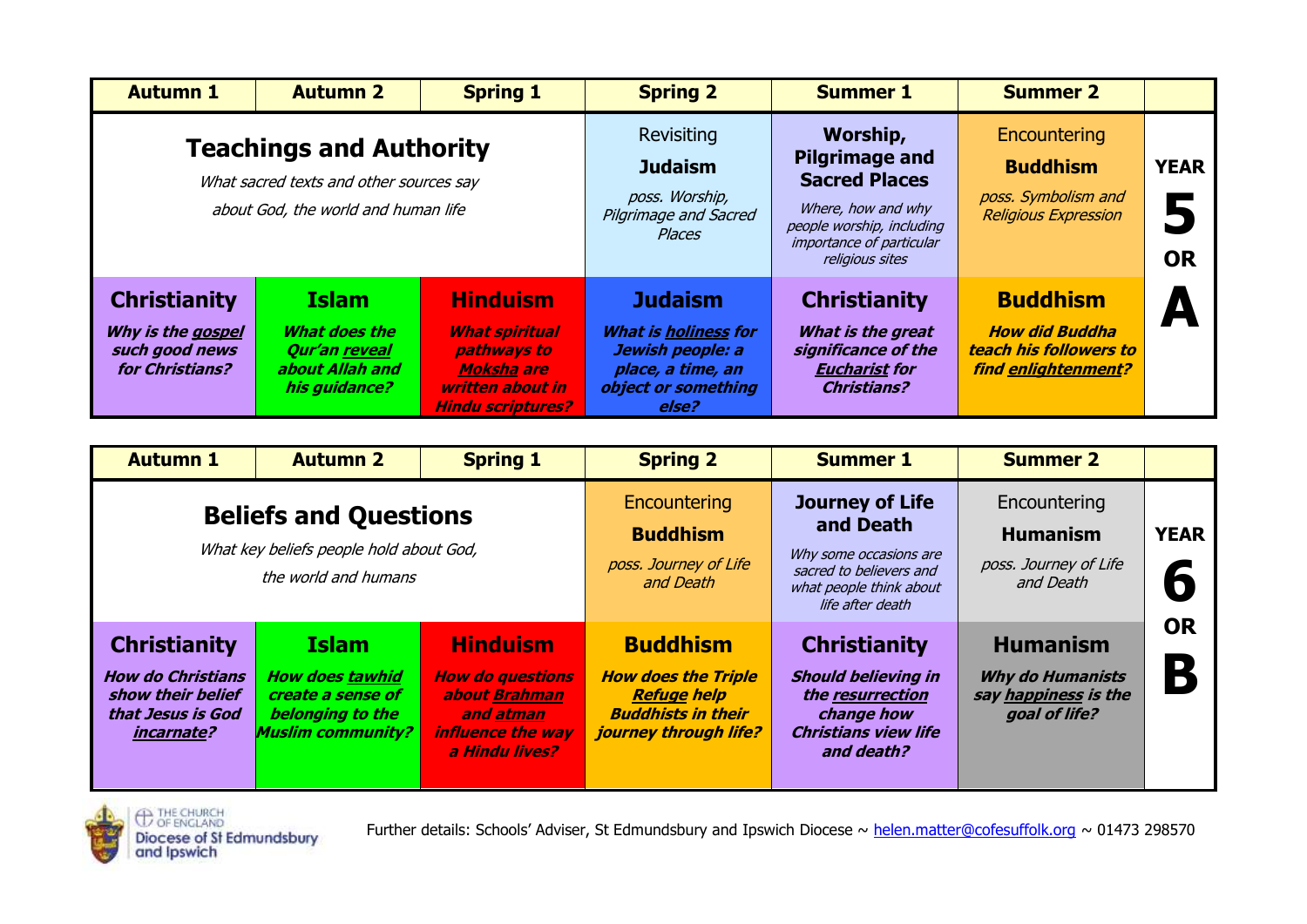## **What should Voluntary Aided Church of England Primaries and C of E Academies do?**

These schools must adopt a scheme of work in line with the Church of England's Statement of Entitlement which calls for at least 2/3 Christianity whilst also teaching about other faiths and world-views.

In Suffolk, the Diocesan Board of Education recommends to governors that the school's scheme of work is based on that of the Suffolk Agreed Syllabus but adjusts the balance of religions.

#### **How will this affect the scheme of work?**

This will be seen in the grids below. The amount of Christianity has been raised to 16 out of 24 units i.e. 2/3 and an encounter with 5 other major faiths and Humanism preserved.

The additional Christianity units focus will also focus on key concepts / beliefs e.g. Trinity, Pilgrim, and these are noted on the grids so teachers know what is likely to be coming. Teachers may begin to construct their own units in line with those provided for other beliefs but it is hoped that these units will also be written in detail.

Draft ideas are beginning to circulate in the format below and the units should be out Easter 2017.

Contact [helen.matter@cofesuffolk.org](mailto:helen.matter@cofesuffolk.org) for further details and to access some of the draft grids.



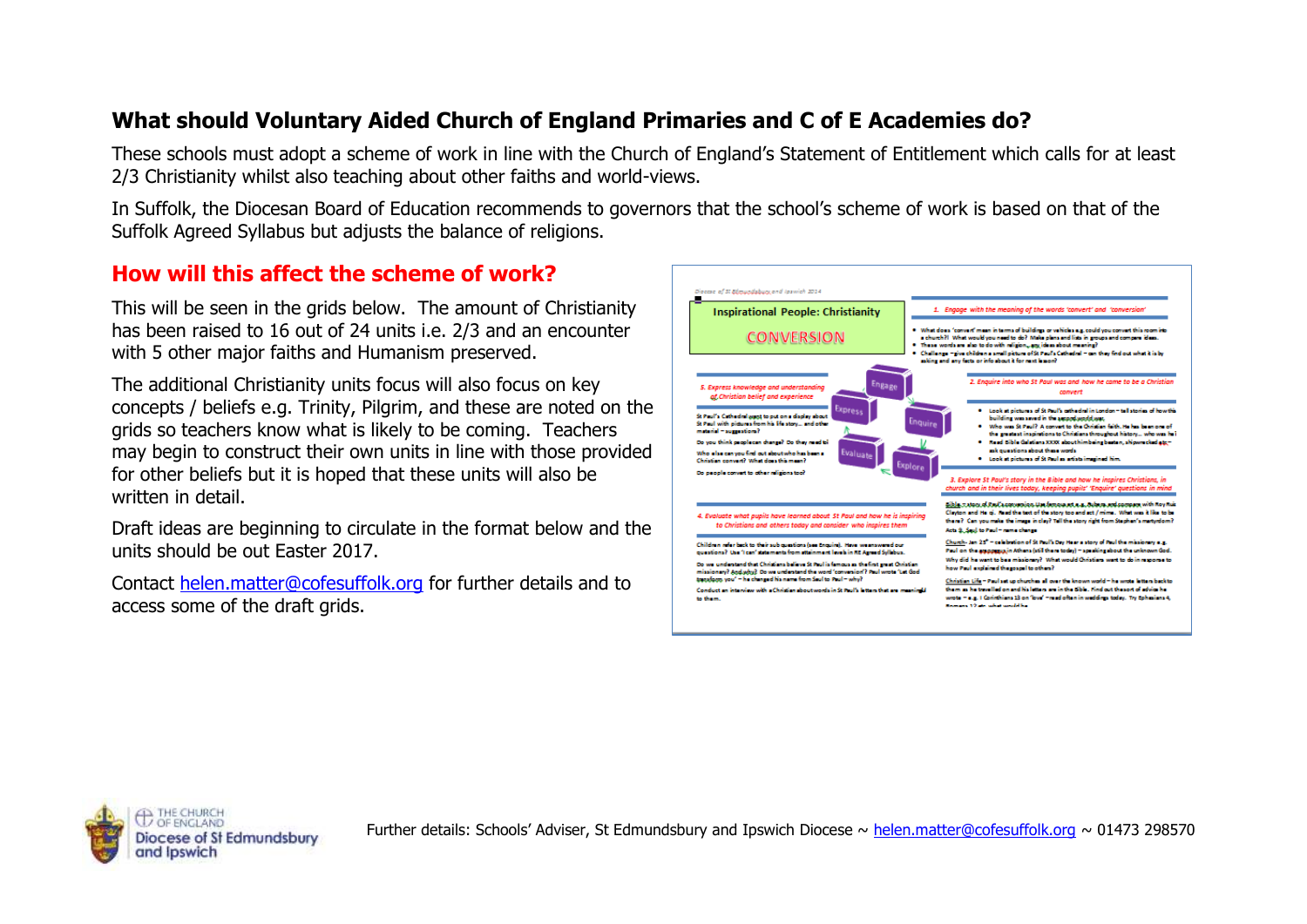| <b>Autumn 1</b>                                                                                                 | <b>Autumn 2</b>                                                                           | <b>Spring 1</b>                                  | <b>Spring 2</b>                                         | <b>Summer 1</b>                                                                  | <b>Summer 2</b>                                                                                  |             |
|-----------------------------------------------------------------------------------------------------------------|-------------------------------------------------------------------------------------------|--------------------------------------------------|---------------------------------------------------------|----------------------------------------------------------------------------------|--------------------------------------------------------------------------------------------------|-------------|
| <b>Religion and the Individual</b>                                                                              |                                                                                           |                                                  | <b>Symbols &amp;</b>                                    | <b>Beliefs in Action</b>                                                         | Revisiting                                                                                       |             |
| What is expected of a believer following a religion                                                             |                                                                                           |                                                  | <b>Religious</b><br><b>Expression</b>                   | in the World                                                                     | <b>Judaism</b>                                                                                   | <b>YEAR</b> |
| and the impact of belief on peoples' lives                                                                      |                                                                                           | How religious & spiritual<br>ideas are expressed | How religions respond<br>to global issues               | poss Beliefs in Action in<br>the world                                           |                                                                                                  |             |
| <b>Christianity</b><br><b>Christianity</b><br><b>Islam</b>                                                      |                                                                                           |                                                  | <b>Christianity</b>                                     | <b>Christianity</b>                                                              | <b>Judaism</b>                                                                                   | <b>OR</b>   |
| <b>How do Christians</b><br>show that<br>reconciliation with<br><b>God and other</b><br>people is<br>important? | <b>How does a</b><br><b>Muslim show their</b><br>submission and<br>obedience to<br>Allah? | <b>DISCIPLE</b>                                  | Why is the cross<br>more than a symbol<br>of sacrifice? | <b>What do Christians</b><br>mean when they talk<br>about the Kingdom<br>of God? | <b>What symbols and</b><br>stories help Jewish<br>people remember<br>their covenant with<br>God? | A           |

| <b>Autumn 1</b>                                                                                                                                                                                                                                                                                                                       | <b>Autumn 2</b> | <b>Spring 1</b>                                                                                            | <b>Spring 2</b>                                                                             | <b>Summer 1</b>                                                                                                                                             | <b>Summer 2</b>                                                       |             |
|---------------------------------------------------------------------------------------------------------------------------------------------------------------------------------------------------------------------------------------------------------------------------------------------------------------------------------------|-----------------|------------------------------------------------------------------------------------------------------------|---------------------------------------------------------------------------------------------|-------------------------------------------------------------------------------------------------------------------------------------------------------------|-----------------------------------------------------------------------|-------------|
| <b>Inspirational People</b><br>Why some figures, e.g. founders, leaders and<br>teachers, inspire religious believers                                                                                                                                                                                                                  |                 |                                                                                                            | Encountering<br><b>Sikhism</b><br>poss. Inspirational<br>people                             | <b>Religion, Family</b><br>and Community<br>How religious families &<br>communities practise their<br>faith & the contributions<br>this makes to local life | Enriching<br><b>Christianity</b><br>poss. Religion, Family &<br>Comm. | <b>YEAR</b> |
| <b>Islam</b><br><b>Christianity</b><br><b>Christianity</b><br><b>How does</b><br><b>Why do Muslims</b><br><b>CONVERS-</b><br><b>believing Jesus is</b><br>call Muhammad<br><b>ION</b><br>their saviour<br>the 'seal of the<br><i><b>inspire Christians</b></i><br>prophets <sup>'?</sup><br>(St Paul)<br>to save and serve<br>others? |                 | <b>Sikhism</b><br><b>How does the</b><br><b>teaching of the gurus</b><br>move Sikhs from<br>dark to light? | <b>Christianity</b><br><b>Why do Christians</b><br>believe they are<br>people on a mission? | <b>Christianity</b><br><b>BODY OF</b><br><b>CHRIST /</b><br><b>UNITY</b>                                                                                    | <b>OR</b><br>$\overline{\phantom{a}}$                                 |             |



THE CHURCH Diocese of St Edmundsbury<br>and Ipswich